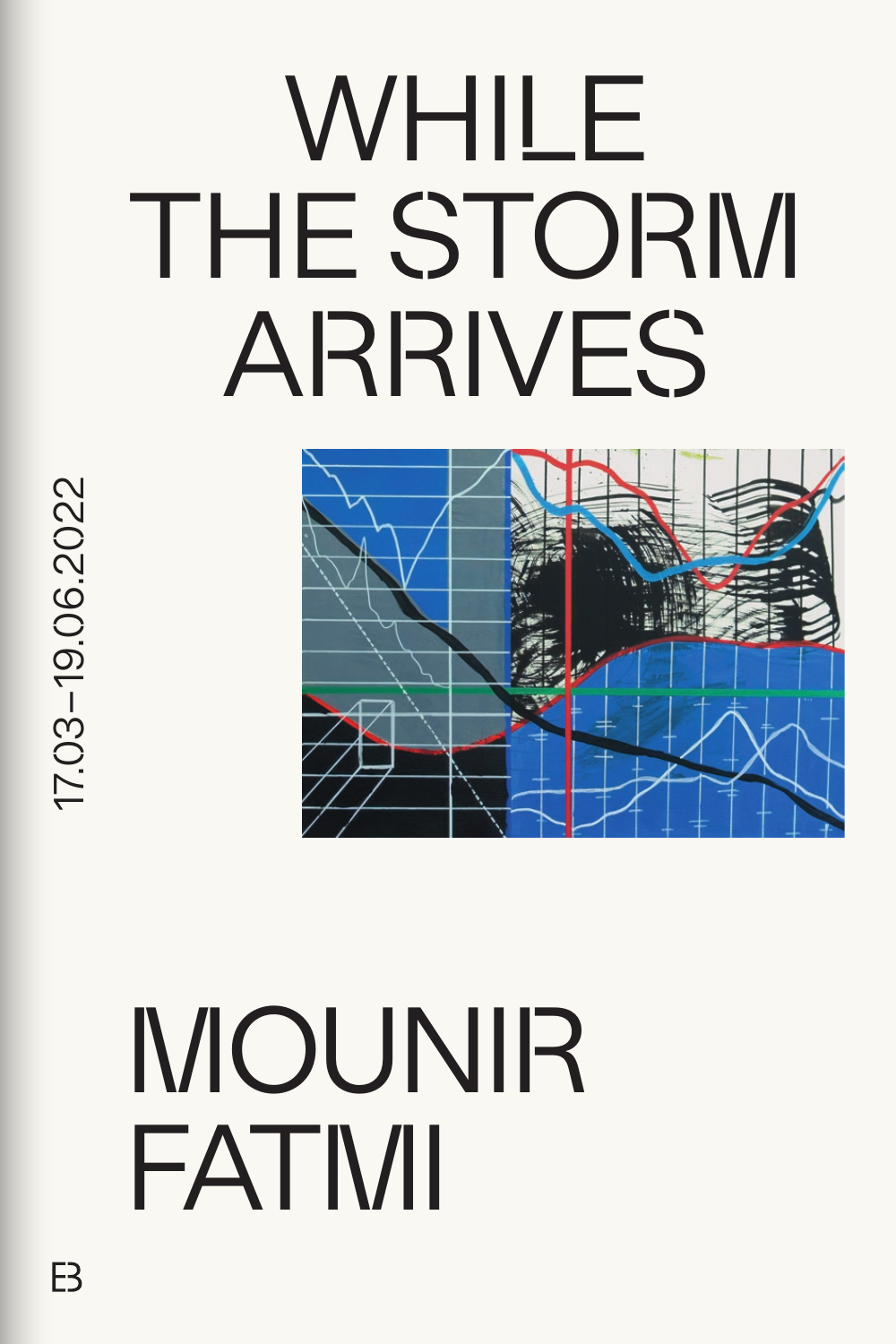#### WHII F THE STORM ARRIVES

Fernando Gómez de la Cuesta

We can sometimes become fixated on dramatic events, those precise moments when a crisis bursts out into the open—violent, convulsive turning points. While these kinds of extraordinary situations certainly have the power to overwhelm us, grab our attention and shape our un derstanding of life, these ruptures are also the expression of a whole series of existing circumstances that have sud denly broken through the surface without ever revealing what triggered their release. The causes of this conflict are engulfed by the magnitude of what emerges from this volcanic eruption, hidden behind an enormous, unstoppa ble explosion that gives no clue as to its origins and offers no hint of the effects yet to be caused by the mass of inter linked structural problems lying beneath the destructive surface of the lava.

Although "While the Storm Arrives" might initially seem like a somewhat audacious, even provocative, title for a project set in a context as complex as the one we have become caught up in, its gutsy character might well draw its strength from a premonition, a forewarning from a time and place that has pushed us to the very brink of catastrophe, left peering into an even more perverse chasm of ruin and crisis than our current tense reality. Creators such as mounir fatmi are brave visionaries, keen-eyed observers who look at new places from fresh perspectives and open our own eyes along the way, while showing us that one-off events tend to be far less traumatic than a critical reality stretched out over time. In this fragile world of ours, where everything is in terconnected, we have now reached a breaking point with no return, that moment when we face decisive questions on transcendental matters that threaten our very existence. A state of utter uncertainty that calls for answers designed

mounir fatmi*, Before the Storm,* 2019-2022 (detail). Acrylic on paper. Series of 12 paintings, 84 ×118 cm each. Courtesy of the artist and Goodman Gallery, Londres / Johannesburg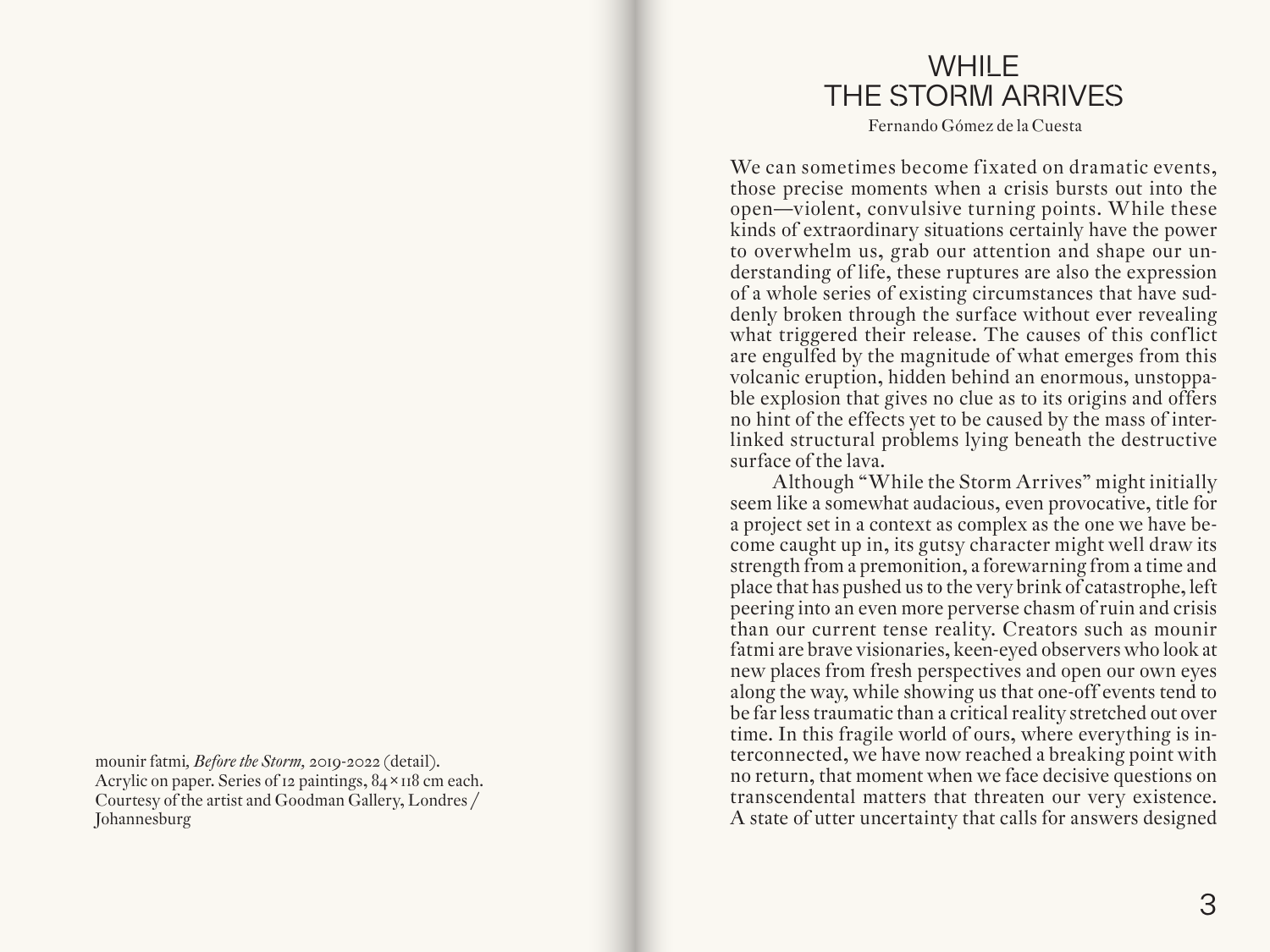to change this unsustainable situation in which, however powerful they may be, the first raindrops, the first gusts of wind, are mere heralds of the coming storm.

In this exhibition, fatmi explores the emergence of all these accounts and commentaries we increasingly have to bear—physically and intellectually violent narratives that have marked our past and are now shaping our future. Around the large central installation *Inside the Fire Circle 02*  (2017-2022), the artist forges a metaphor of the construction of history, the factors conditioning it, the interests governing it and the grasping tentacles sent out by the dominant power, while still leaving a chink of hope that this hamstrung, unhinged and indolent society might somehow rouse itself to search for change that has never been needed so urgently. *Inside the Fire Circle 02* is a sculptural installation made up of a number of vintage typewriters arranged on the gallery floor, interconnected by a strange thicket of tangled black and red jump leads, of the kind used to jumpstart a car. Clamped in the jaws of several of the clips at the end of the cables is an enigmatic sheet of paper.

At first sight, this piece bears a certain resemblance to the chaotic panel of an old telephone switchboard: the jumbled mass of connected cables appears to be ready to jumpstart a venerable, complex communication apparatus designed to retransmit a recurring story dictated by power and accepted by an unwitting people who repeat their mistakes far too often. However, the white sheets of paper and the machines' accessibility aim to invite spectators to short-circuit this perverse mechanism by emboldening them to hack the system and rewrite a story to bring about a now inevitable change. This work brings together many regular concerns in fatmi's research: the idea of writing, rubbing out and repeating and the use of text and outdated technologies, along with his three-pronged urge to use these elements as archaeological documents, archives of events and works of art in their own right. *Inside the Fire Circle 02* can be seen not only as a transmitter and receiver of information, history and accounts of history, but also as a means of transformation, a tool for forging new paths.

Three pieces have been specially created for this project. *The Point of No Return* (2022) is a fragile work that explores the idea of a world invaded by information, where everything has been turned into often complex and incomprehensible data, graphs and symbols that synthesise and transmute our relationship with reality, conditioning us and manipulating our behaviour. It takes shape as a delicate clay vessel decorated with a series of visual motifs illustrating the grim state of disarray in which we find ourselves. The artist's choice of material and technique serves two basic purposes: to represent the fragility of a structure built on very shaky social, economic and ecological foundations; and to champion simple, traditional forms of craftsmanship and popular culture in a deliberate attempt to seek out our origins, an improved return to an idea of a sustainable equilibrium, in contrast to all the perverse degenerations produced by an alienating globalisation that keeps us in a state of collapse.

In *Before the Storm* (2022), mounir fatmi continues in the same formal and conceptual vein to create a large painted installation on the outside wall of the gallery. Both this and the previous piece follow a line of research started in 2008 with *Calligraphy of the Unknown* (2018–2020), a series that drew from a number of the artist's previous formulations. By incorporating clear references to the decorative tradition in Islamic art—geometric patterns, signs, symbols and references to nature—fatmi has created a disturbing set of polychrome arabesques that become a cutting metaphor of the tense times we are currently living through: a chronological context that finds itself prisoner of an unending global network of confusion, (non)communication and (dis)information that keeps us both subjugated and oppressed. This complex, abstract alphabet is made out of graphs, data curves, calculations, percentages and statistics—all set against a black background with lines in primary colours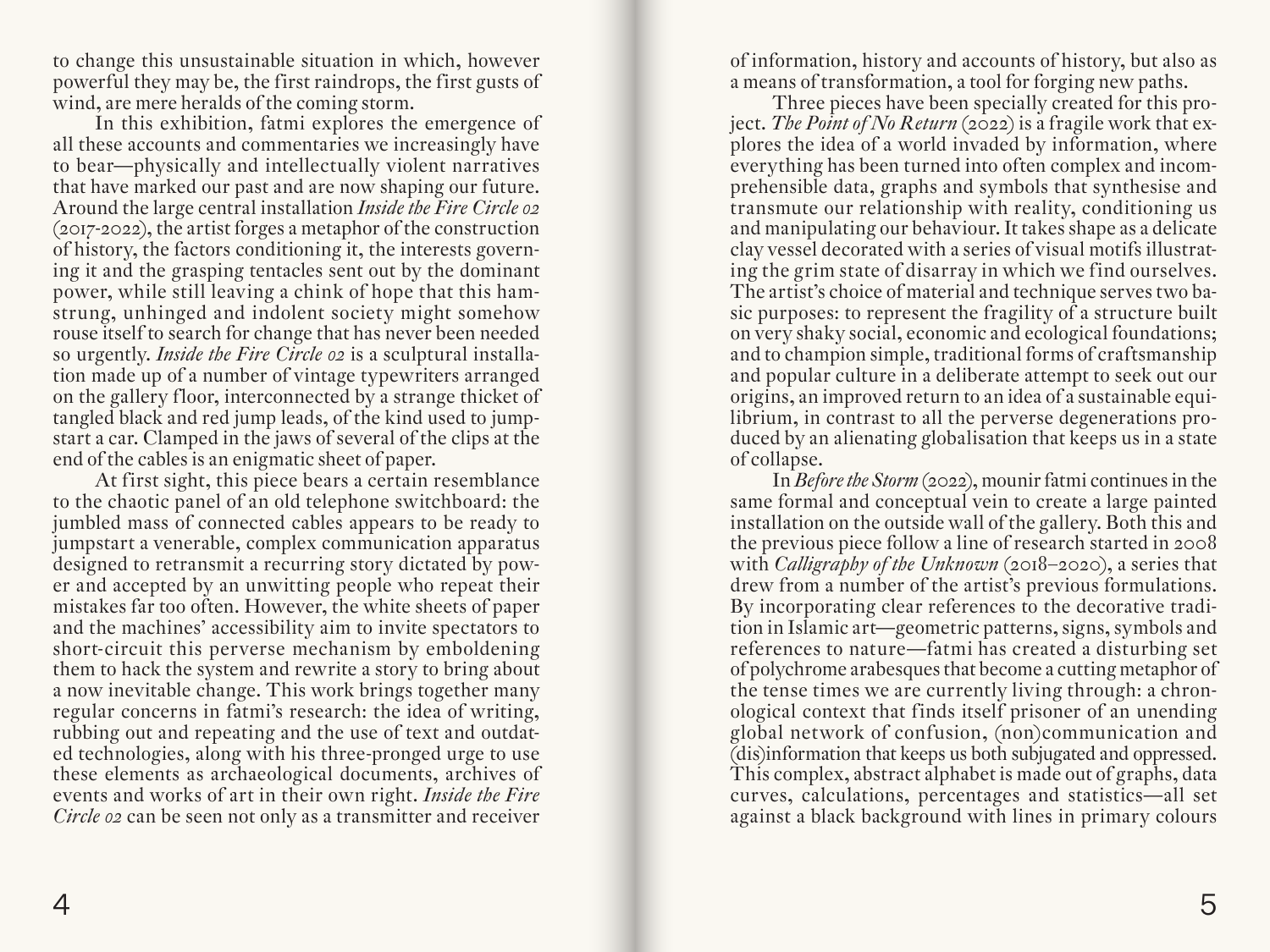that hark back to early computers—ref lecting the ups and downs of all those socioeconomic algorithms whose cryptic schematics contain transcendental data that can have devastating effects on our lives. Here, driven by his endearing fascination with language, fatmi sets signs representing different variables against another devilishly complicated and often unreasonably inaccessible language: the language of contemporary creation. fatmi once again examines the role of the artist in a society in crisis, while also questioning the limits of storytelling, memory and communication through the key factors of concealing, censoring, manipulating and invisibilising.

*Poems: The Missing Show* (2022) is the third of fatmi's recent pieces being presented in this show. Created as an elegant but hard-hitting series of poems shown on a screen on the gallery wall, it explores aspects related to the fear of others, exclusion, xenophobia and the f lagrant danger of the stereotypes, prejudices and intransigent positions that flow from the slogans created by the hegemony of empire. In September 2017, a mounir fatmi exhibition opened at the Jane Lombard Gallery in New York. Through the reading of two texts—a personal letter addressed to his gallerist and a set of poems—the artist explained his decision not to travel to the United States, thereby relinquishing any opportunity to gain a firsthand perspective of his show. In doing do, fatmi sets himself up as a critical, political voice informing us about a divided, subjugated and stupid world, while also questioning the construction of current discourses based on an absurd dialectic of opposing blocks. This poetic declaration, shorn of any rhetorical flourishes or excuses, stresses the unshaking position of the text that makes up the piece, a work that performs an explicative and sincere function with a sharp, radical and emotional edge. Starting with personal testimony and autobiography to communicate his own experience, fatmi then embarks on a search that touches on such transcendental matters as recognising one's own identity.

and for worse.

These new works are accompanied by two existing pieces. *The Angel's Black Leg* (2011)—a set of three photographs taken from a wider series entitled "The Blinding Light"—is inspired by Fra Angelico's 15th-century painting *The Healing of the Deacon Justinian*. In this scene, the martyred saints Cosmas and Damian—Arab physicians and brothers who converted to Christianity when they started to practise medicine, a vocation which would ultimately cost them their heads—come back to life to perform an operation to graft the black leg of a recently deceased Ethiopian onto the white deacon. This strange, unexpected artwork, at once beautiful and sinister, combines life and death, religion and science, pure and mixed races, origins and evolution, in a liminal space where everything rubs up against everything else with far from friendly intentions. Based on this powerful underlying iconography, fatmi once again explores concepts such as identity, the sense of belonging and feelings of exclusion, as well as altering nature, the danger of extinction as a species, the ambiguity of certain scientific advances, controversial genetic modifications, bionic mutations and technological change, for better

Printed onto a backlit transparent surface, the three photographs take on the aspect of a strip of negatives or monochrome X-rays combining a halo with dematerialisation, the immaterial, the spiritual and the ghostly. In the centre of the composition, a close-up of a jumbled tangle of VHS videotape—a recurring material in fatmi's work gives the images the appearance of cropped stills that ended up on the cutting room floor in the process of making a film, telling a story, thus revealing the artist's interest in things jettisoned by official accounts and everything related to retro technologies. An almost archaeological search that becomes a critical symbol of the swirling mass of the digital world, the dizzying pace of progress, industrial collapse, alienating capitalism and untrammelled consumerism, while hinting at less obvious questions such as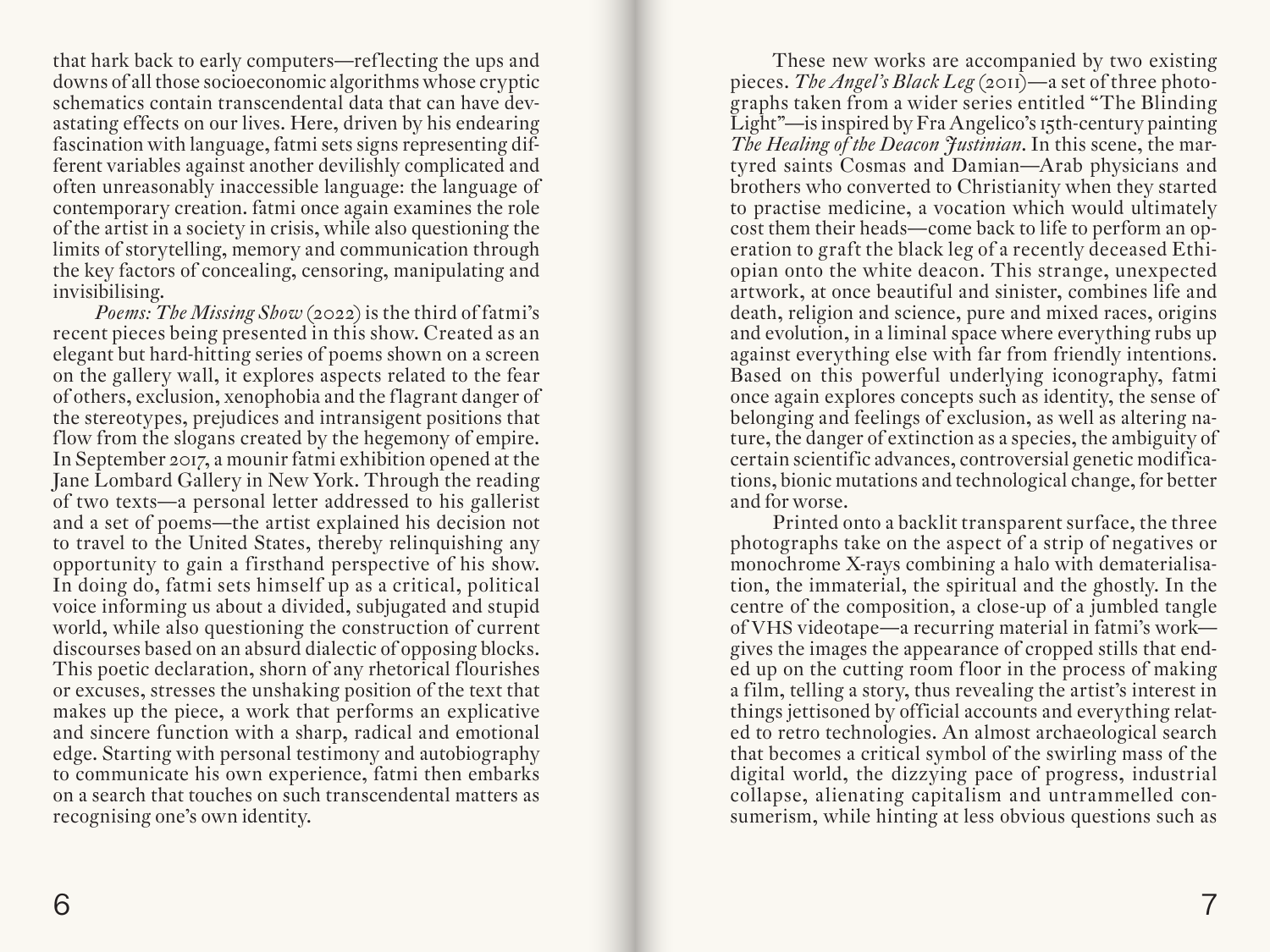the transmission of information and its malicious manipulation, that fateful post-truth that vies to shape all our movements through biased, limited and instrumentalised knowledge.

Finally, the black-and-white video *History Is Not Mine* (2013) shows a man whose face is never seen striking the keys of a typewriter with a hammer in each hand. In contrast to the general monochrome tone, the ink ribbon appears as a beautiful, bright, blood-red colour. The piece appears to afford spectators a double role, as witnesses to what is happening and as accomplices to this violent writing of history, an aggressive task that makes a startling rhythmic noise as uncomfortable as the inexorable percussion of the passage of time. However, as with the installation *Inside the Fire Circle 02* at the core of this show, here fatmi once again wants us to think about our personal response to history as something that belongs to all of us. Having clearly set out his own position in the name of the video, he now invites us to take sides, based on our culture, ideology, sensitivity and experience, to roll up our sleeves to write, and stanchly defend, our own alternative accounts. A complex endeavour that requires us to repurpose the violence wrought on us by power, to overcome the paralysing uncertainty generated by the imminent coming storm.

### MATERIALS & FORM

Lillian Davies

Playful and provocative, multidisciplinary artist mounir fatmi employs the materials and tools of communication and trade. His work unfolds as a story, a poem at times, that speaks of the generative energy of cultural transfers. Born in Morocco in 1970, fatmi works today between Paris, Los Angeles and Mallorca. He was brief ly enrolled as an art student in Casablanca and Rome, but one of his most formative experiences in visual arts seems to have been when he was a boy, helping his mother with her clothing stand at Casabarata, the flea market in his native Tangier. He loves to tell this tale of his first encounter with Leonardo da Vinci's *Mona Lisa*. There, between vendors' displays of plastic kitchenware and used clothes, was *La Joconde*, smiling her mysterious smile, in spray painted acrylic on a velveteen rug. And a goat, as goats are wont to do, was devouring her. Comically vulnerable to the jaws of livestock, in fatmi's childhood eyes, a cultural icon became a material, soft as a wad of chewing gum. fatmi's curiosity was ignited but art school in Morocco at the time was not what it would soon be in Tétouan, so he headed to Italy and enrolled in life drawing.1 But that wasn't what he was looking for either so he returned to Tangier, working in advertising for several years, developing his own practice in the meantime. And so his work can be interpreted via popular visual culture or media studies, as well as though art history, literature and politics, subjects he often appropriates as mediums in themselves.

As a young man, like many others of his generation, fatmi was inspired by writers of the Beat Generation. He read Brion Gysin and met Paul Bowles during his final

1. Montazami, Morad (ed.). *Volumes Fugitifs: Faouzi Laatiris et l'Institut des beaux-arts de Tétouan*. Rabat: Fondation nationale des musées du Maroc and Kulte Editions, 2016.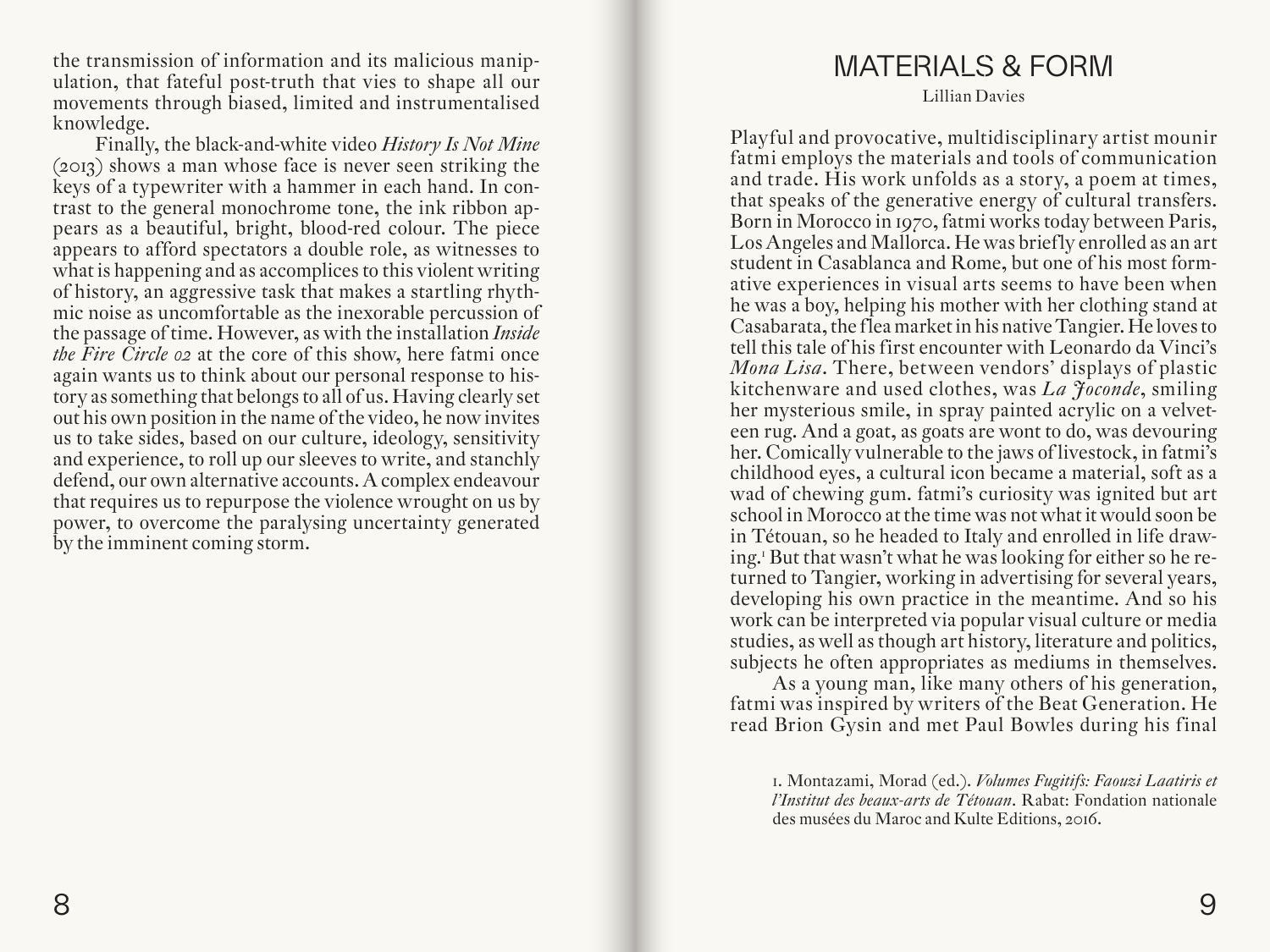years in Tangiers. The movement's renegade publications inspired fatmi, not only in terms of content but also in terms of creative process. As were the Beats' publications, often their very methodology was subversive. Gysin, for example, together with fellow Beat William Burroughs, appropriated the Dada technique of the cut-up. Razor blade in hand, Burroughs once said: "When you cut into the present, the future leaks out." Slicing and recombining, as in the fold-in technique the pair adopted for *The Third Mind* (1978), they imagined that something new, something other from each original, could be created. fatmi has used the cut-up technique for more than two decades. With scissors, razor blades, rotary saws, the curving script of Arabic cut from steel and sharpened to an edge, fatmi formally engages methods of reconfiguration and confrontation.

Most of fatmi's earliest works were in photography and video, but he also worked in painting. In his works on canvas from the mid-1990s, the artist's battle with the medium's preciousness and its stubborn adhesion to existing art history narratives is palpable. For the series "Obliteration Memorizing" (1996) and "No Witness" (1995–1996), for example, fatmi covers his figurative student work with washes of white paint. Youthful embarrassment? Or the desire to make a radical break? Quickly, fatmi turned to sculpture, installation and performance, often appropriating, as if to test, objects or motifs canonized as sacred by art history, or through the rituals of religion and contemporary politics.

To Palma, fatmi brings his project *The Missing Show*, with a new selection of poems made in cut-up. Like a caricature portrait of the United States, waking up in the hangover of Trump's election, it's not the first time the artist has squarely addressed the country at a moment of collective trauma. One of the most well-known works in fatmi's oeuvre is perhaps *Save Manhattan* (2003–2005), a rendition, in found objects, of the Manhattan skyline before the Twin Towers fell. In some versions fatmi's skyscrapers are made of two volumes of the Koran, in others, it's speakers,

playing ambient sounds the artist recorded on the streets of New York. Like the poems here, *Save Manhattan* is a memorial in collage.

Language is a material for fatmi, a dynamic substance he places at a distance, fluid, malleable, at times even suspect. Here in Palma, language, indeed, languages, their production, translation and dissimulation, take center stage. Typeset lettering is hammered by the artist on a vintage Royal typewriter, scribbled by visitors on scraps of blank paper, or presented as a video piece mounted on one of the white walls. Text becomes malleable (always chewy), practically sculptural, as fatmi approaches it by means of a surgical process not unlike the grafting of a human limb onto another's body, leading to the creation of an entirely new body (of work). He is acutely aware that the history and form of each language are plural, and liable to multiply.

In an ever-evolving linguistic cacophony driven by commerce and belief, Spanish, Catalan, and English, together, of course, with fatmi's mother tongue, Arabic, along with so many other languages and dialects, have brushed up against one another along the shores of the Mediterranean Basin for centuries. In the repetition of trade routes and transactions, connections between nascent civilizations first grew as a primarily maritime web. This network of cultural exchanges spun a sort of tapestry, as richly colored and coherent, one imagines, at times, as the tightly knotted prayer rugs fatmi has often appropriated in his work. For *Maximum Sensation* (2010), for example, the artist fitted swaths of the rugs to trick-ready skateboards. The resulting mash-up, a formalized culture clash, engages the shorthand of visual marketing to pose a scenario of *altérité*—doubled. For *Oriental Accident* (2011), fatmi brought a Persian rug into the gallery. For this installation, he left the weave uncut, covering it instead with speakers, their cones filled with nails, playing the recorded uproar of an Arab Spring protest. Words are indecipherable, it's a shattering noise. An audible unraveling, if you will.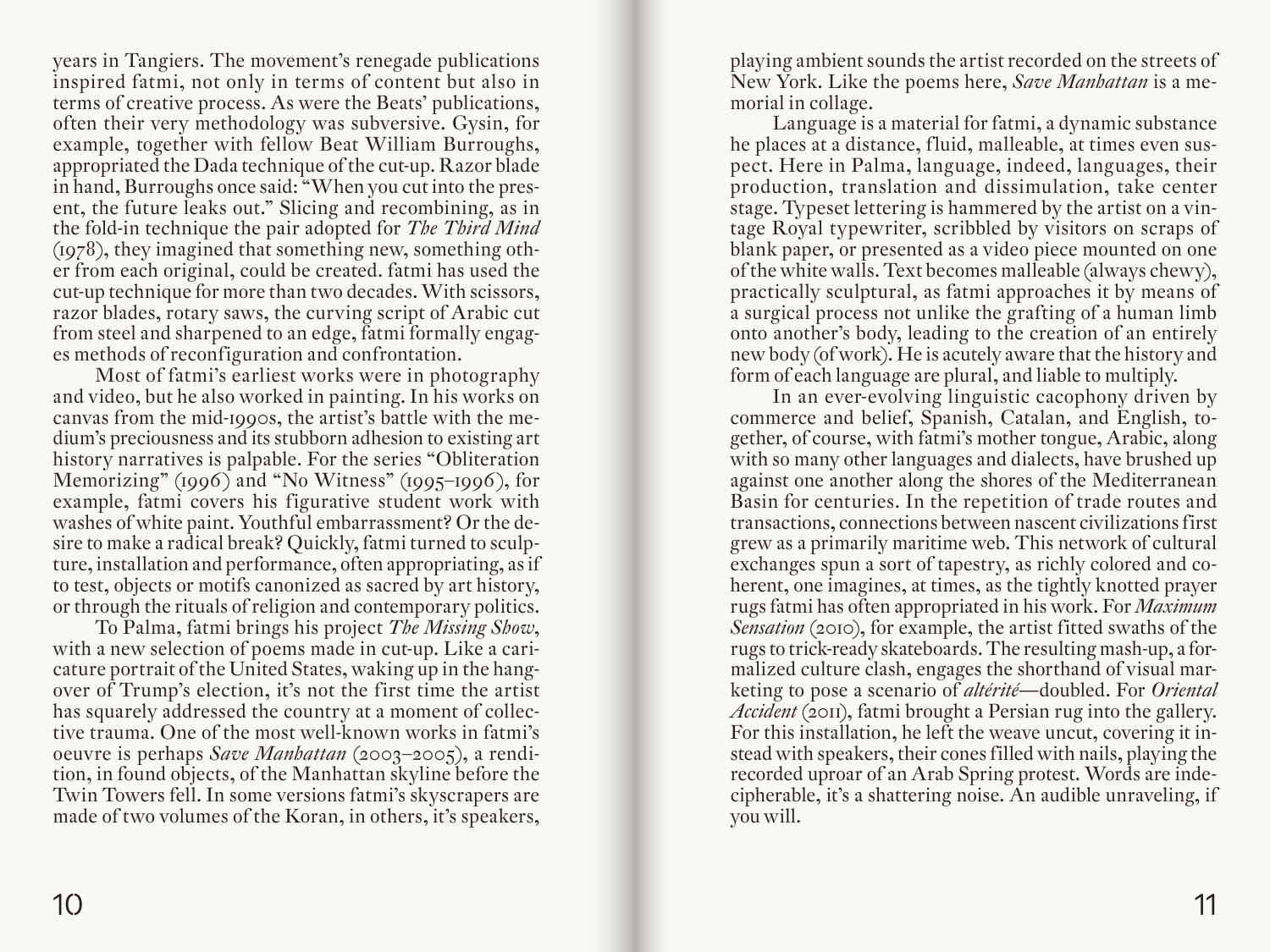fatmi formally embraces this chaos, and an almost inevitably potential for violence, in his work. Messy knots of social entanglement and political upheaval are made plastic in fatmi's installations, which incorporate semantically charged material such as heaps of unspooled VHS tape. Adopting the material for one of the first times at the 2009 Biennale de Lyon for his installation *Ghosting*, it is an important motif in fatmi's work. A sort of dinosaur-age technology nowadays, one I have to explain to my children, and perhaps even to you, dear reader: developed in the 1950s for consumer use, VHS tapes are analog video cassettes with two spools of magnetic tape. Their rigid black cases are roughly the size of a hardback novel; the black plastic boxes are synonymous with popular distribution of the moving image. For *Ghosting,* fatmi lined the walls of the Musée d'art contemporain de Lyon with hundreds of them, flooding the space with reams of unspooled tape as if it were bleeding from the walls. Xerox machines, positioned like sentinels, malfunctioning, only flashing light. "Mehr Licht!" reads white serif lettering on a wall painted black. In an explosive short circuit, fatmi rendered these technologies for mass communication impotent.

"My reflections around VHS tapes began at the beginning of the 90s," fatmi has explained. At that time, "the tapes served as a way to disseminate propaganda in Morocco that was coming from Saudi Arabian preaching."<sup>2</sup> As a teenager, at a wedding video shop where he worked day shifts, fatmi stayed after hours making illegal copies of these tapes. Radical Koranic exegesis, it was belief—in language, sound and moving image—that was on the black market. Later, for fatmi, Bin Laden's infamous tape would even further charge this material with destructive power.

VHS tape unspooled—no longer viewable, and silenced, as it were—appears here as the central image of fatmi's photographic triptych *The Angel's Black Leg* (2011). It is a detail photo of a bundle of the black plastic ribbon positioned between a doubled scene of the twin saints, Cosmos and Damian. Patrons of surgeons and pharmacists, for this work, fatmi borrowed an X-ray image of Fra Angelico's early 15th century painting *The Healing of Justinian*. The resulting black and white palette amplifies the pairs' revolutionary procedure. They had succeeded in grafting an Ethiopian man's black limb onto the white body of a suffering Roman Emperor, who would build not one, but two sumptuous churches in the saints' honor.

fatmi's ongoing research and formal translations of complex social and religious circuitries echoes Beatrice Joyeux-Prunel's idea of "transnational networks". For the French historian, the "social, transnational and pictorial space" is where the avant-garde rises, where a conceptual rupture occurs, where the rumblings before a storm can be heard, if we are to follow fatmi's metaphor here.3 Joyeux-Prunel asserts that in the birth of an avant-garde, it's not a temporal break that is decisive, but first and foremost an action within a web of contemporary geopolitics. Precisely where fatmi's practice is situated. And very much how fatmi's practice takes shape. Since the beginning, fatmi has brought VHS tape, electric cables, even hookah pipes, into his work, very often building a circuitry that can be seen as a formal mapping of a kind of transnational network.

If Joyeux-Prunel's theoretical circuitry describes the formal structure of fatmi's work, it is the "cultural transfers" theorized by Michel Espagne that provides the electric current, its charge, if you will. One of the dynamics

<sup>2.</sup> mounir fatmi as quoted in the author's *Suspect Language*. Milan: Skira, 2012, p. 48.

<sup>3.</sup> Beatrice Joyeux-Prunel, author of *Les avant-gardes artistiques* (Gallimard, 2017 & 2021) in her lecture "Moderns and avant-gardes versus 'Classics': a history of space more than time" at ARVIMM (Groupe de recherche sur les arts visuels du monde musulman), Conference at École des hautes études en sciences sociales, Paris, February 2018.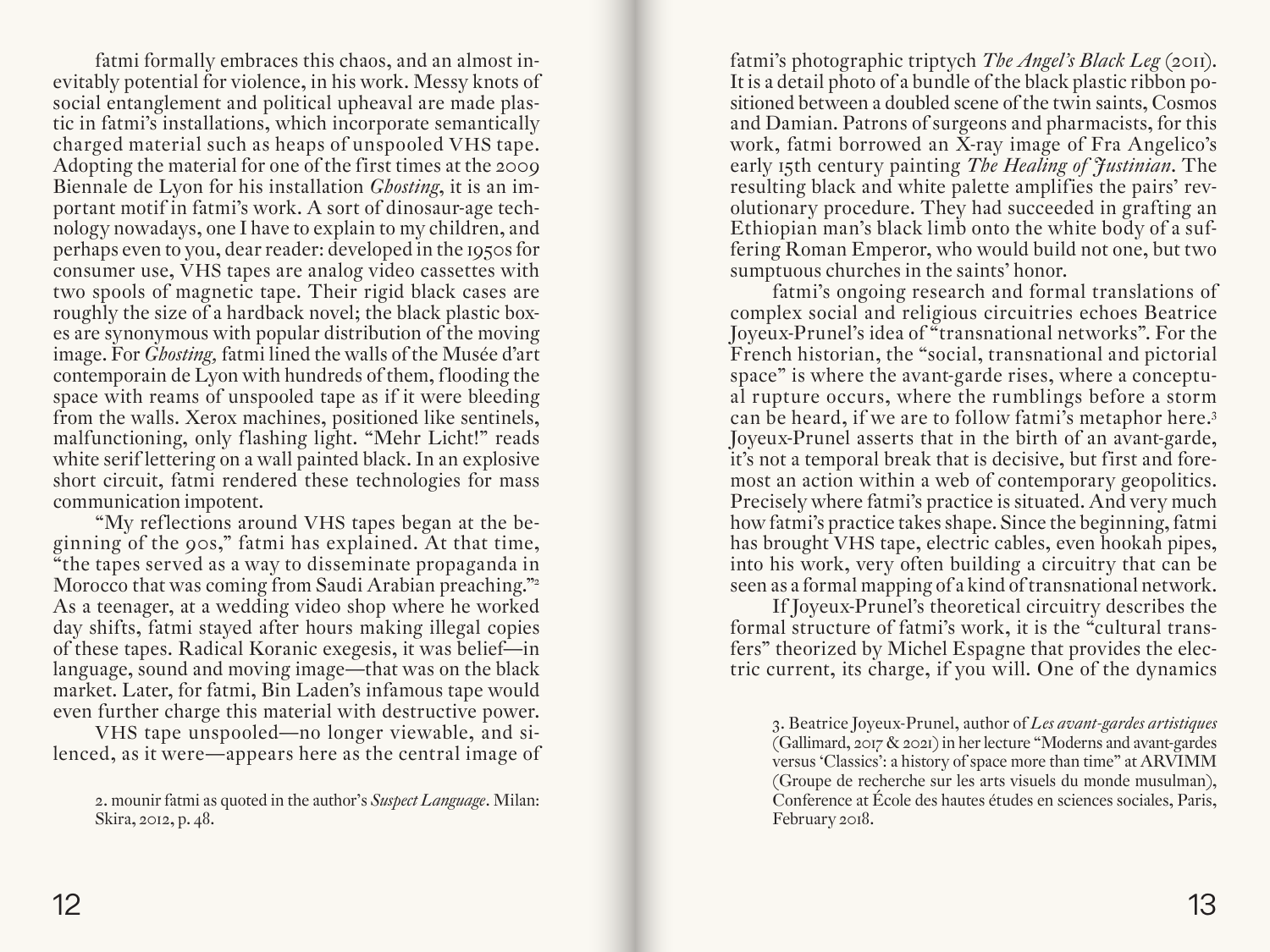that can be observed in fatmi's work, it is a concept coined by the historian to describe the network of transmission that grows from those crystallizing moments when an object, idea or a word, long considered a given in its home, runs into another, in a faraway place. Espagne identified religious missionaries and sea merchants as some of the first agents of this sociological phenomenon and names the importance of language in the process. "All passages of a cultural object from one context to another has as a consequence a transformation of its meaning," Espagne writes, "that we cannot completely recognize unless we consider the historic vectors of its passage."4 A transnational, linguistic circuitry, then, that is at times playful, others, more menacing.

Like VHS tapes and electrical cables, typewriters are also a motif in fatmi's practice. A modern machine that debuted at the dawn of the 20th century, it dominated in the production of written type for decades. fatmi's short video*, History Is Not Mine* (2013), played here on loop, pictures the artist himself, in a dark suit, seated before a vintage Royal typewriter. Hammering away at the keys with the clawed peens of two actual metal hammers, what we might cynical- $\hat{I}$ y see today as a dramatically "social distanced" approach, fatmi hits at random. Punching their unbackspaceable imprints onto a white page, after each phrase of percussion, when the machine gives its signal ring, fatmi pushes the platen back to its starting point and begins again. He does not lift the carriage return lever, so black lettering piles up thick like the mounds of VHS film in some of his other works. If only in its title, here fatmi's *Inside the Fire Circle 02* (2017) is incendiary. But in this installation and film, fatmi only alludes to the possibility of destruction through a juxtaposition of media and the quickening pace of film cuts. In both cases, he also creates a sonic network, a haunting

4. Espagne, Michel. "La notion du transfert culturel". In *Revue Science/Lettres*, 2012. <https://journals.openedition.org/rsl/219>



mounir fatmi, *Inside the Fire Circle 02,* 2017 (detail). Installation. Typewriters, starter cables, papers. Dimensions variable. Courtesy of the artist and Conrads Gallery, Berlin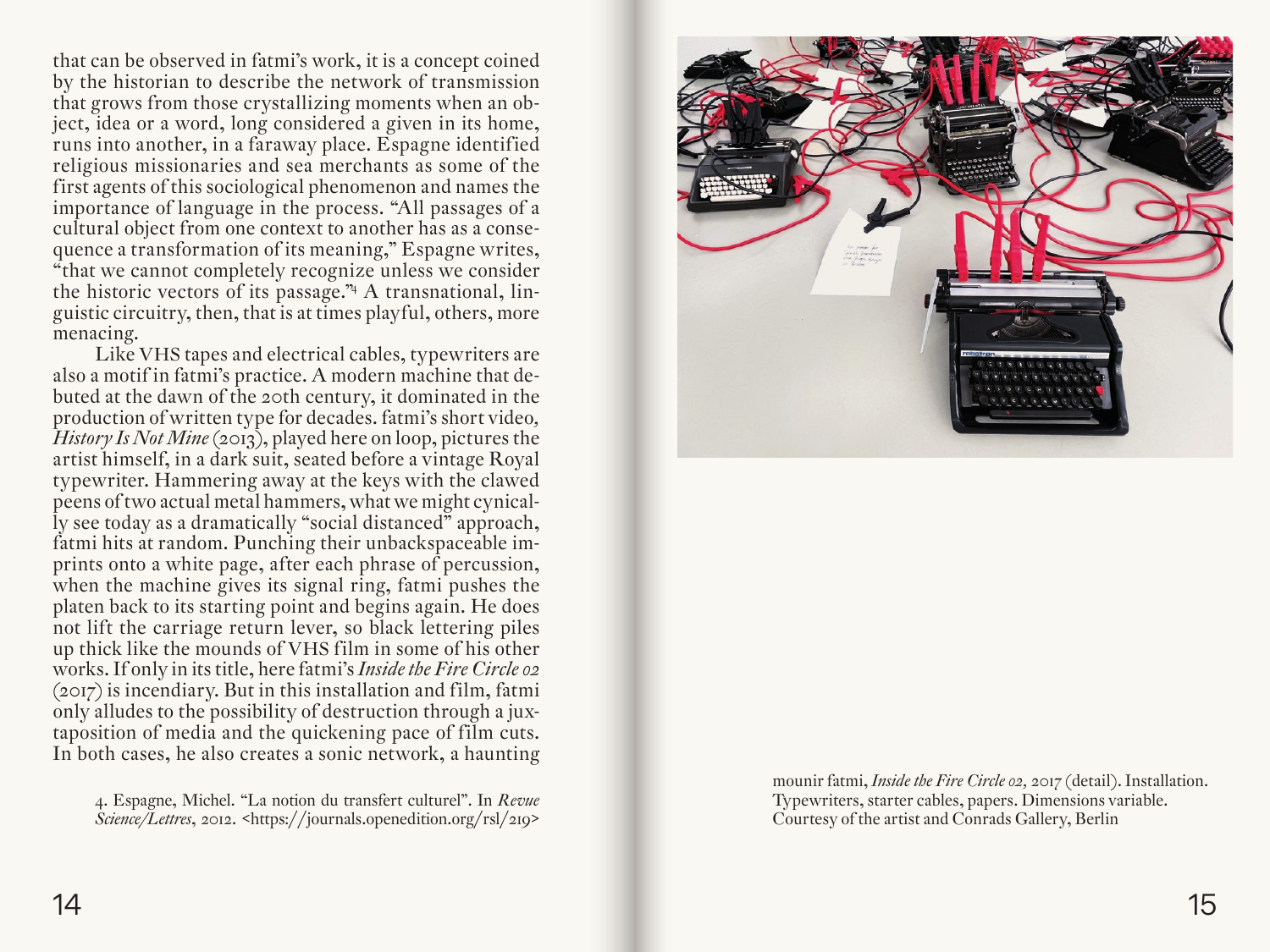



mounir fatmi, *History Is Not Mine*, 2013, France (video still). HD Video, single-channel, colour, stereo sound. Duration: 5'. Courtesy of the artist and Goodman Gallery, Johannesburg

mounir fatmi, *The Angel's Black Leg,* 2011. Duratrans photograph on lightbox, 70×100 cm each (tryptich). Courtesy of the artist and ADN Galeria, Barcelona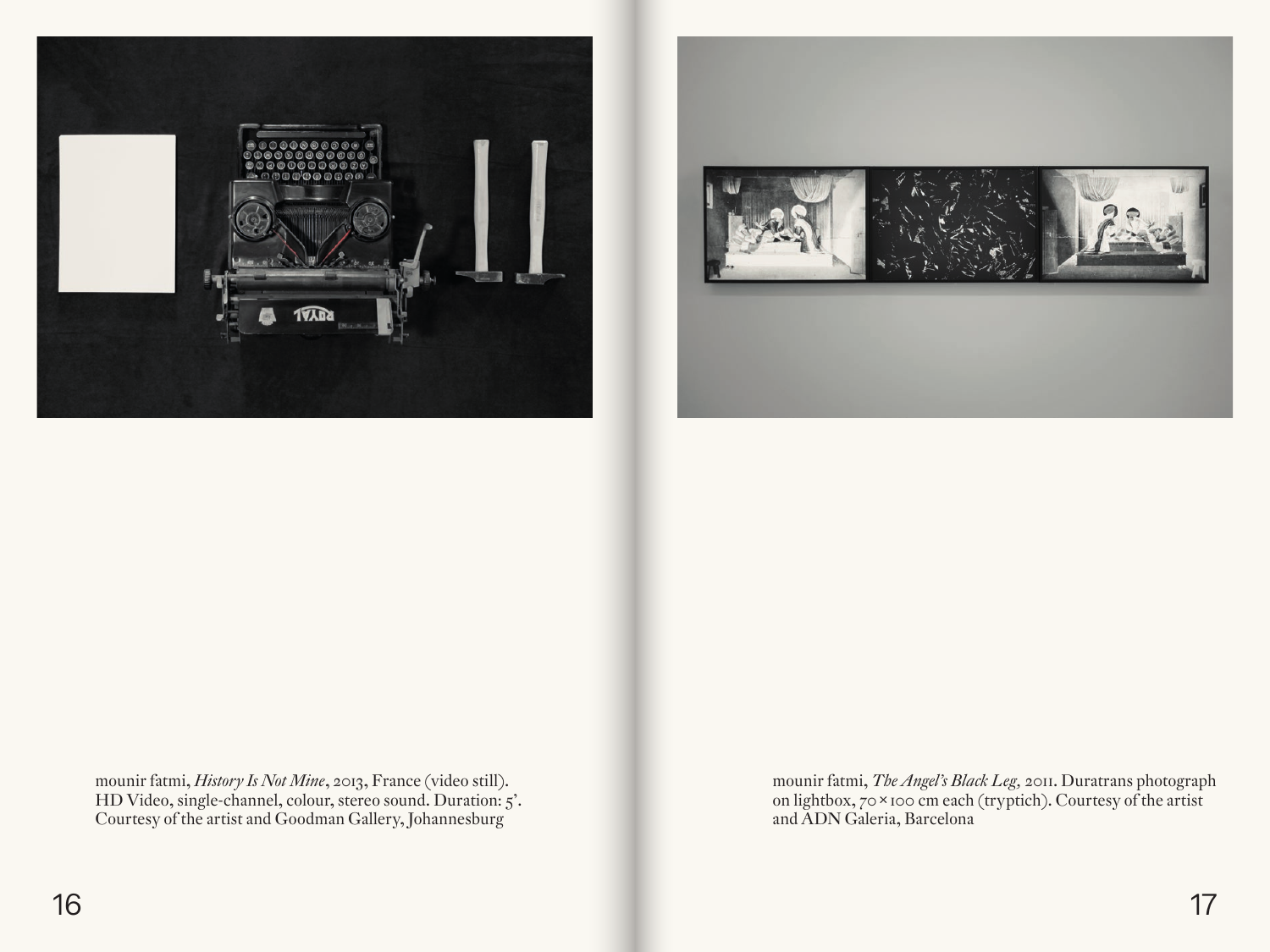

mounir fatmi, *The Point of no Return,* 2022. Ceramic,  $37.5 \times 21.5$  cm  $\Omega$ , socle with matt black paint, 30 ×30 ×80 cm; glass showcase. Courtesy of the artist and ADN Galeria, Barcelona

silence, or a noise that is almost as aggressive as in *Oriental Accident*. These works witness the potentially destructive forces of human and machine.

So tightly bound in their own internal logic, it is some times difficult to contextualize fatmi's works in relation to other works of modern and contemporary art. And, of course, his quasi-outsider status (he holds no degree from any art institution) complicates the matter of situating his practice within a historical art narrative that would pro vide anchoring in a specific temporality or philosophical movement. Meanwhile, the audience is not always at ease in front of fatmi's works. And over the years, his work has been censored multiple times. 5

Nonetheless, fatmi's engaged and inquisitive ap proach allows numerous possibilities for meaningful con nection. Jean de Loisy, for example, opened his exhibition *Traces du Sacré* at the Centre Pompidou (2008) with fatmi's wall painting *Hard Head* (2005–2008), a black and white skull in profile, filled with Koranic verse in lush Arabic script. For this show, Loisy also included spiritual works by Wassily Kandinsky and Henri Matisse's work for the Chapelle du Rosaire in Vence, installing them not far from fatmi's *Brainteaser for a Moderate Muslim* (2004), a line of Rubik's Cubes painted black and white in a schematic ren dition of the Kaaba in Mecca. This proximity emphasized, and perhaps exaggerated, the young artist's concern with representations of the sacred. In his work, fatmi is not taking the position of a believer. More significant connections for fatmi's practice in that show may have been with Bruce Nauman's neon *The True Artist Helps the World by Revealing* 

5. fatmi's film *Sleep Al-Naim* (2005-2012), a digital recreation of Salman Rushdie asleep, was censored by the Institut du Monde Arabe, Paris. His projection *Technologia* (2010), featuring verse from the Koran spinning like Duchampian rotoreliefs, was cen sored by the contemporary art festival of Toulouse, Printemps de Septembre.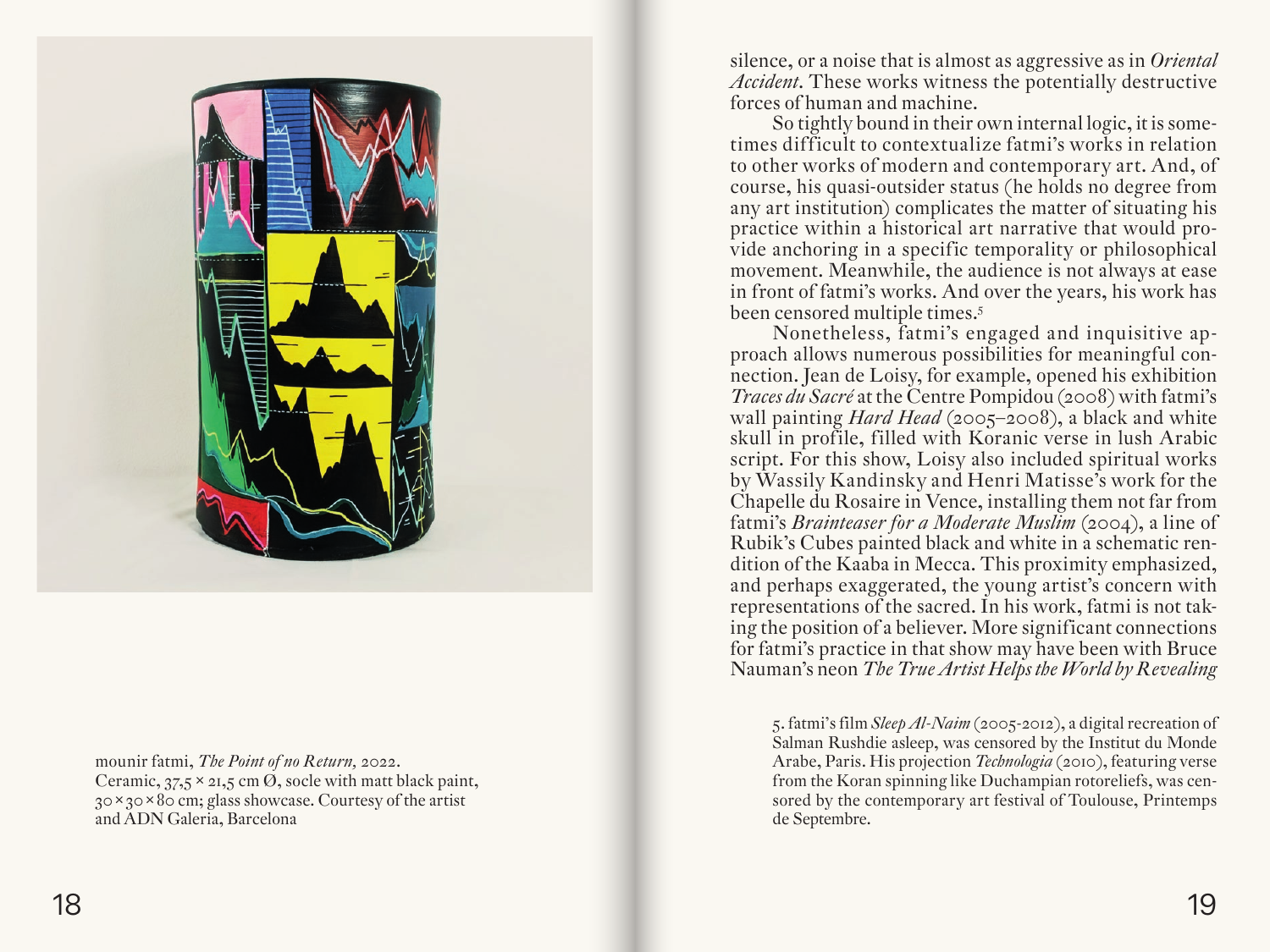*Mystic Truths* (1967), and Damien Hirst's triptych of canvases covered with black f lies *Forgive Me Father for I Have Sinned* (2006). The provocative, sarcastic tone of these closer contemporaries connects to fatmi's pursuit of critical distance, all the while toying with nearly every one of the world's religions—capitalism included.

More recently, Abdellah Karroum, curator and former director of Mathaf (Arab Museum of Modern Art, Doha), included fatmi's work in his exhibition "Our World is Burning" (2020), which opened at Paris's Palais de Tokyo just weeks before the world shut down in the face of the COVID pandemic. fatmi's *Everything Behind Me* (2018), made of a diplomatic summit-length table wrapped in white coaxial cables and antenna, was dramatically installed in the high-ceilinged industrial space, adjacent to works by Younès Rahmoun, Asli Cavusoğlu and Monira Al Qadiri. A representative work of fatmi's oeuvre, Karroum mobilized fatmi's artistic position towards a wider investigation of post-colonialist capitalism gone wrong. Hanging just opposite was *The Place of Stone* (2018), Cavusoglu's eighteen paneled fresco that traces the history and distribution of lapis lazuli found in the artist's native Afghanistan. The mineral necessary to make ultramarine pigment, the symbolic color of the Virgin Mary, for centuries Western speculators scoured the country for the precious good. Rahmoun's *Nafas* (2001) is a group of seventeen black plastic bags inf lated with the artist's breath. The work echoes fatmi's palette, his use of common materials, but the details of Rahmoun's installation, aligned with Mecca and numbered according to Islam's daily prayers, speak to the artist's position as a believer. Monira Al Qadiri's series of levitating 3D printed sculptures, *OR-BIT* (2016–2018) spun nearby. (How interesting it would be to show these works alongside fatmi's controversial *Technologia*, for example.) The Berlin-based Kuwaiti artist coats her sculptures, replicas of petroleum drill bits, in iridescent spray paint, creating an effect like the glossy surface of diesel fuel. United not only by

geographical and linguistic origins, Qadiri, Rahmoun and Çavus¸og˘lu share a formal approach. Like fatmi, they appropriate and manipulate objects and circuitries charged with religious or capitalist belief.

fatmi's work had been shown at Palais de Tokyo before. On a Sunday evening in early 2014, I was present for his performance *Holy Water Ice Cubes*. For this work, begun almost a decade earlier, fatmi sets up a cocktail bar, staffed with bow-tied barmen, who, on that night mixed a drink called Adam's Apple. Vodka, apple juice and splash of vanilla flavored Galliano, the drink becomes fatmi's signature when it's shaken with ice cubes made with blessed water. The event was strangely quiet. Where were all those hipsters who usually hung out at the trendy Parisian institution every evening till just about midnight? Was fatmi's event under-communicated? Or outside of what we expect contemporary art to be?

What James Elkins observed almost twenty years ago in his book *On the Strange Place of Religion in Contemporary Art* (2004), that artists grappling with religion in their work are deliberately overlooked, tagged anachronistic or irrelevant, with limited exceptions, still seems to hold true. Like that equally unwieldy subject of motherhood, another ritualized human experience that is so immense yet so invisible in zones of creative production and presentation. And perhaps it is because motherhood is so tightly bound in this religious space, indeed it is precisely where whatever remaining religious feeling of our contemporary age remains, according to Julia Kristeva, that it also remains taboo in contemporary art.<sup>6</sup>

Deborah Levy boarded a plane to Mallorca with her own Smith Corona typewriter in the opening scenes of *Things I Don't Want to Know* (2013), the novel considered to

6. From Julia Kristeva's *Motherhood Today* (Colloque Gypsy V, Paris, 2005), quoted by Deborah Levy in *Things I Don't Want to Know*. London: Penguin, 2013.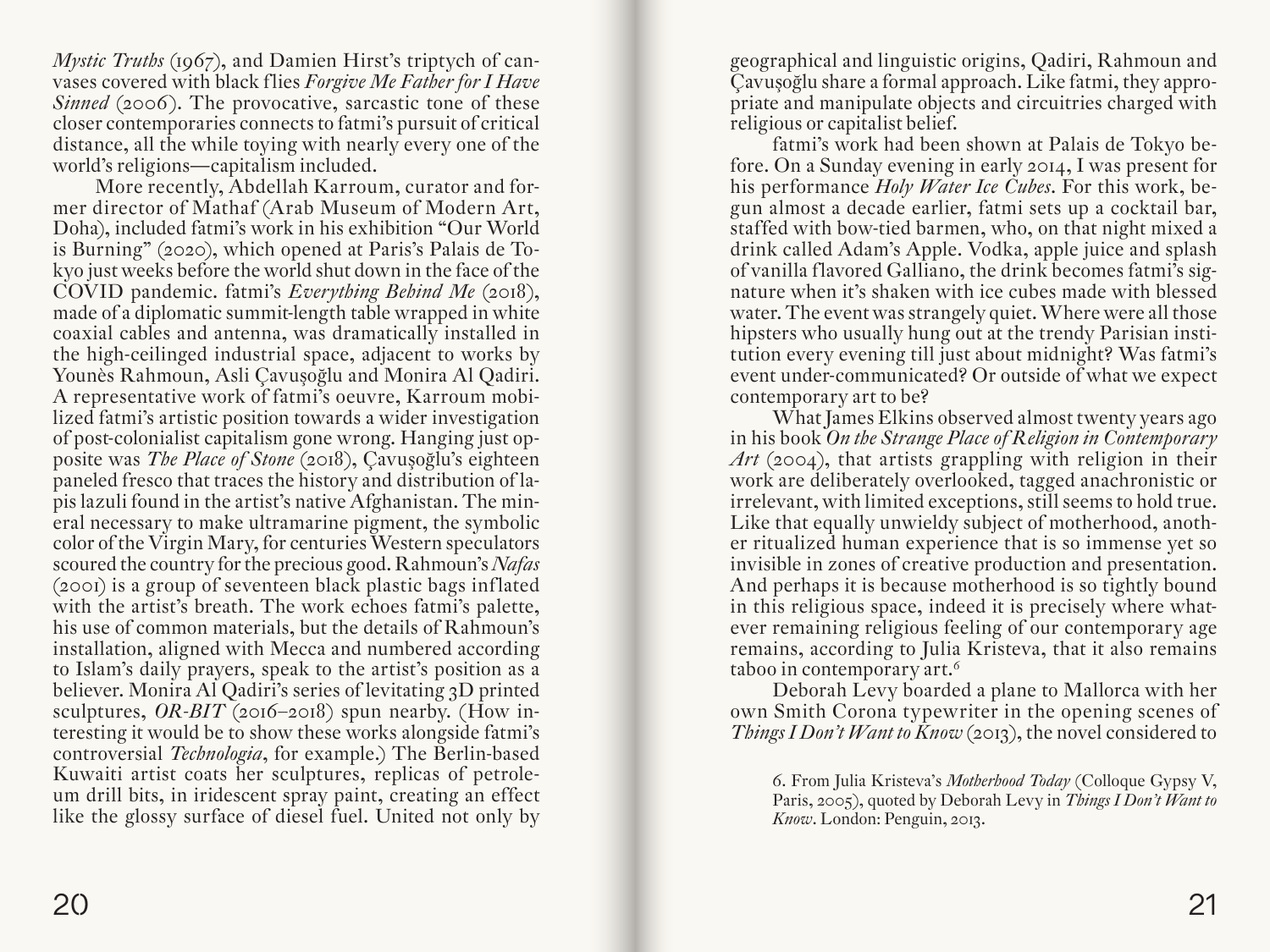be the writer's manifesto. George Sand had famously spent a winter on the island more than a century before, with her two young children and her lover Chopin. So why not? At the height of a personal crisis in London, Levy left her husband and children and "booked a flight to somewhere I did actually want to go". Seat 44 of an EasyJet direct to Palma. She had to escape what she names a "Societal System", driven by the "world's nostalgic phantasy of the mother".7

While fatmi's practice is not aimed at dismantling the cult of motherhood, he is chiseling, quietly, at the beliefs that shape it. And as Chris Ofili infamously did in elephant dung and glitter on canvas (*The Holy Virgin Mary*, 1996), fatmi has also appropriated the figure of *La Vierge Marie* in his work. fatmi's bas-relief *Sequence sculpture: La Pietà* (2007–2010) is drawn, after Michelangelo's marble *Mater Dolorosa* (1499), with white coaxial cable stapled to a wood panel. In Michelangelo's, as well as fatmi's work, any trace of Çavuşoğlu's lapis lazuli-based ultramarine has been drained from the Virgin's cloak. Like fatmi's early painterly erasures, the High Renaissance original is dramatically reduced, existing only, really, in its effacement. More recently, for one of the works in his *Fourth Cover* series, fatmi chose to frame an edition of the French art magazine *Connaissance des Arts*, covers out. On the front of the monthly publication, Fra Angelico's *Virgin with Child* (1450), a masterpiece of an exhibition that would open at a major French museum, is juxtaposed, via fatmi's simple gesture, with a Louis Vuitton advertisement, the so-called fourth cover. But what fatmi collides with the image of Fra Angelico's icon is not just any handbag, any ad campaign. It is Angelina Jolie, at the height of her mediatized magical maternity, snuggling next to a monogrammed piece of leather as if it was her firstborn.

Again and again, fatmi pulls religion, that most powerful of belief systems, into view. He insists on an examination

7. Deborah Levy, *Things I Don't Want to Know*. London: Penguin, 2013, p.21.

of belief, belief in the stories (circuitries built in language) we tell about the world and about ourselves. When fatmi participated in this first Lyon Biennale, the young artist Aurélia Zahedi was growing up in a village not far from the city, and she too would soon take on the Virgin Mary. She is currently planning to plant the footprints of the Virgin Mary in the desert surrounding Jericho. With the animals she encounters in the dunes, their eyes as if electric in the headlights, Zahedi plans to make a *bestiaire*. Where she makes room for a da Vinci eating goat.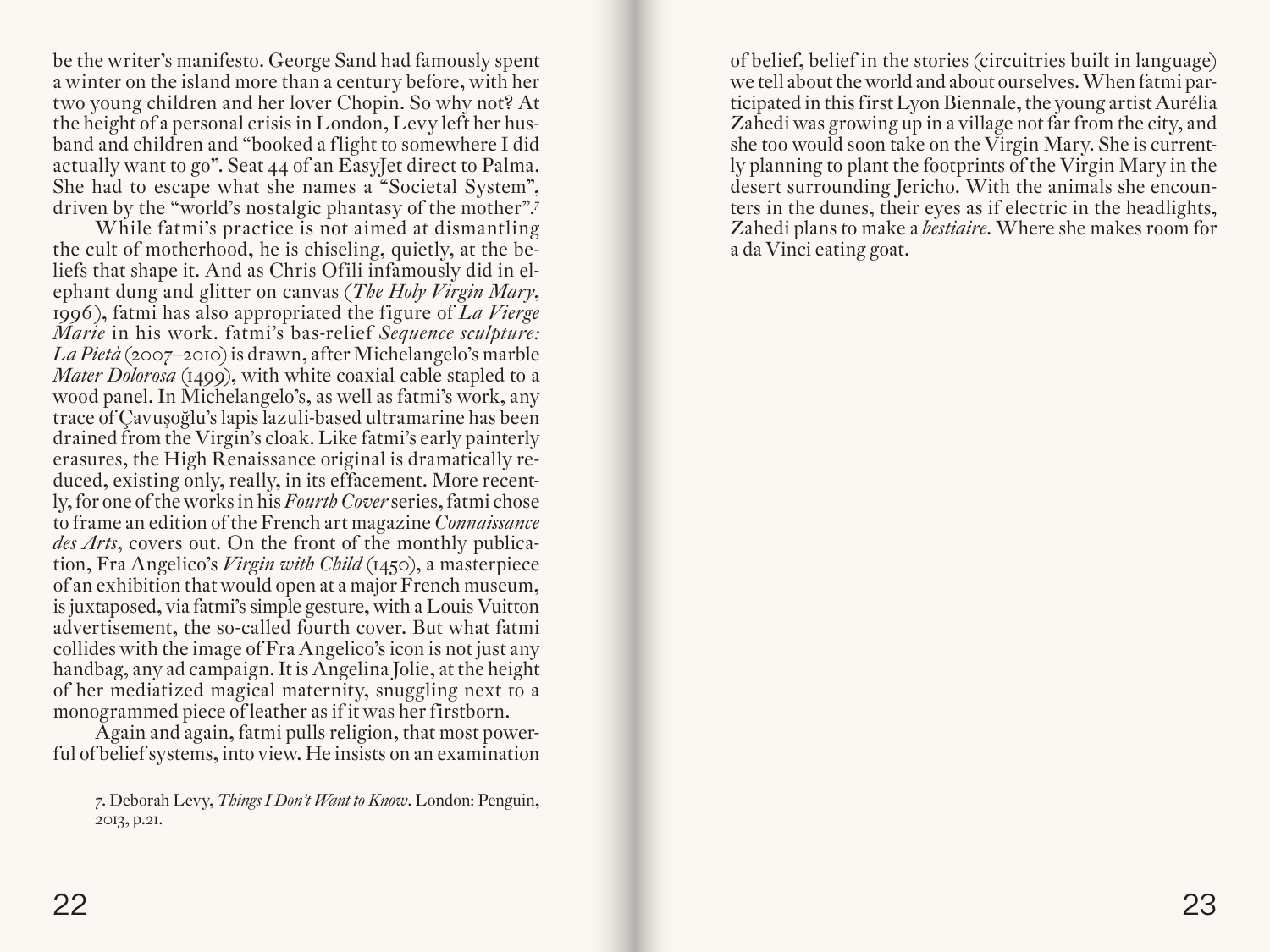### LETTER TO JANE LOMBARD

mounir fatmi

Dear Jane,

As you can see, it's been hard for me to write this letter. I had to wait until the last minute. I needed an emergency. The same emergency that drives me to create art in any circumstance, like an ambulance that takes every possible risk in order to save a life. In this case, it's my life I'm talking about.

I left Morocco for good in 1999 in search of a freedom of speech I couldn't find at home. I had to cut off all ties with my father, my family, my neighborhood and ultimately my country. I wanted to take a step back, to get as far as possible from my cultural context. I wanted to experience the world. Meet people. Read the forbidden books. Discovering the Beat generation and its authors allowed me to get away. My encounter with Paul Bowles in Tangiers was decisive. Reading Kerouac, Ginsberg, Burroughs, discovering Brion Gysin's calligraphy… All this nourishment allowed me to live, to hope and to dream of a better world.

While I was studying in Rome, I discovered Fra Angelico's small painting from the 15<sup>th</sup> century, *The Healing of the Deacon Justinian*. In the painting, the brothers Damian and Cosmas graft the leg of a black man onto the white body of Deacon Justinian. After just one look at this painting, I understood that I was that black leg. I was surprised that everyone around me only saw the perspective, the light and the composition in the painting. I was the only one to see this black leg. This alien element has been living within me and made me who I am today. A survivor. An immigrant worker. A permanent exile.

I haven't changed nationalities. I still travel with my Moroccan passport, which is a work of art in itself. That passport is filled with visas from several countries where I've shown my work these last few years. Traveling with a Moroccan passport is an adventure. I'm never sure I'll get through customs. In addition to the fatigue of traveling, I have to face the stressful interviews by customs agents. One of the most traumatizing experiences I've had was with American customs, a few years back. After three hours of questioning and getting my fingerprints and my picture taken, the agent presented me with a bible and asked me to swear that everything I had told him about me and my relatives was the truth. I told him that the reason I was in this situation in the first place was because I'm supposed to be a Muslim and therefore I didn't see why he was giving me a bible to swear the truth.

Without acknowledging the remark I had just made, he asked me again to swear on the bible, looking straight at me this time. I put my hand on the bible. He asked me to raise the other hand and say: I swear. I swore. I just didn't want him to send me off to Guantanamo under any pretense. That instant was for me a moment of extreme lucidity. No more illusions. I live in a world I am not able to understand.

Of course the customs agent was only doing his job, and his job required him to be afraid of me. His fear wounded me, and I carry it like a scar to this day. I wanted to help him, but I couldn't. The more I tried to reassure him, the more suspicious I grew to him.

#### Dear Jane,

I know that I am just a speck of dust in this machine. A black leg grafted on the body of another man. What I'm relating in this letter is nothing compared to what thousands of refugees endure, dodging death as they hope for a better world for them and their children. I've always believed that America could be a part of that world. That heart capable of welcoming us all and warming us. My illusions were shattered the night the result of the latest election was announced. My disappointment was huge. I realized that we may never see again this free world we dreamed of so much.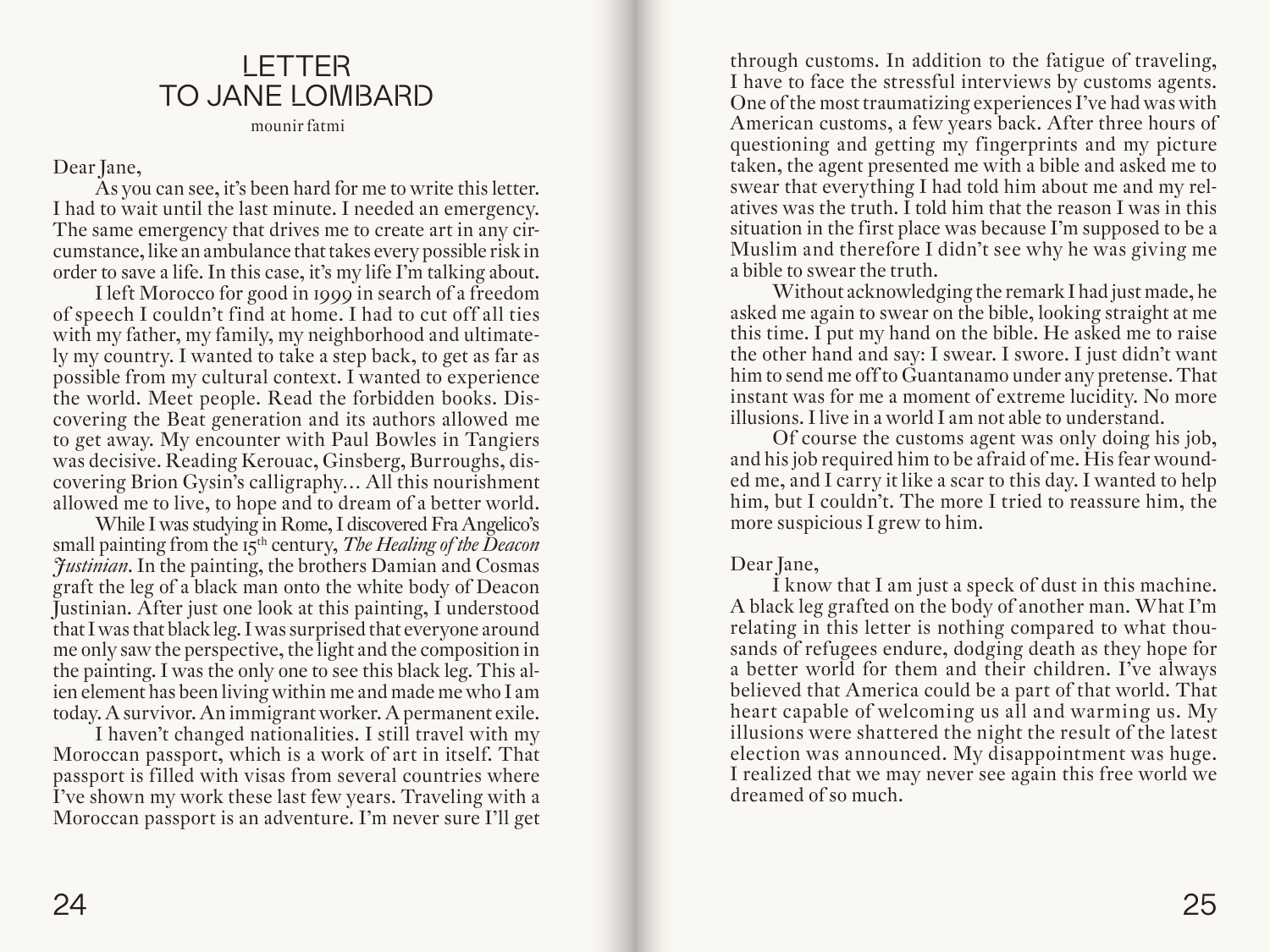Today, I don't have the strength nor the courage to offer myself to a terrorized customs agent faced with a poor Arab artist. I know the situation of immigrants in the USA has gotten worse since the latest immigration laws. That getting through the border is more and more difficult. This time I would be incapable of swearing on any holy book or of accepting any more humiliations. I must protect whatever little hope I have left. That hope is my survival.

I trust you in presenting my work to the gallery's public. I hope one day I can find the courage to come and see you.

This text was written by mounir fatmi in response to the invitation of Jane Lombard to come to New York to attend the opening of her personal exhibition "Survival Signs". From September 7 to October 21, 2017.

*While the Storm Arrives* mounir fatmi From 17th March to 19th June 2022

*Organization* Es Baluard Museu d'Art Contemporani de Palma

*Director*  Imma Prieto

*Curator* Fernando Gómez de la Cuesta

*Exhibition Coordination* Catalina Joy Beatriz Escudero

*Registrar* Soad Houman Rosa Espinosa

*Installation* Art Ràpid Cristalería Amanecer Ebanistería J. Cañellas Es Baluard Museu

*Transport* Balears Art i Llar Crisóstomo Transportes

*Insurances* Correduría March-Rs

*Graphic design* Hermanos Berenguer

*Texts* Lillian Davies. Writer mounir fatmi. Artist Fernando Gómez de la Cuesta. Art critic and curator

*Translations* la correccional Patrick Haour

*Print* Esment Impremta *Photographic Credits* Studio Fatmi

© of the present edition, Fundació Es Baluard Museu d'Art Contemporani de Palma, 2022 © of the texts, the authors © of the works, mounir fatmi, VEGAP, Balears, 2022

*Acknowledgments*

ADN Galeria, Barcelona Ceysson & Bénétière, Paris Conrads Gallery, Berlin Goodman Gallery, Johannesburg

Blaire Dessent Lillian Davies Laura Pandolfo All the team of Studio Fatmi

*In collaboration with*



ISBN 978-84-18803-34-5 DL PM 00133-2022